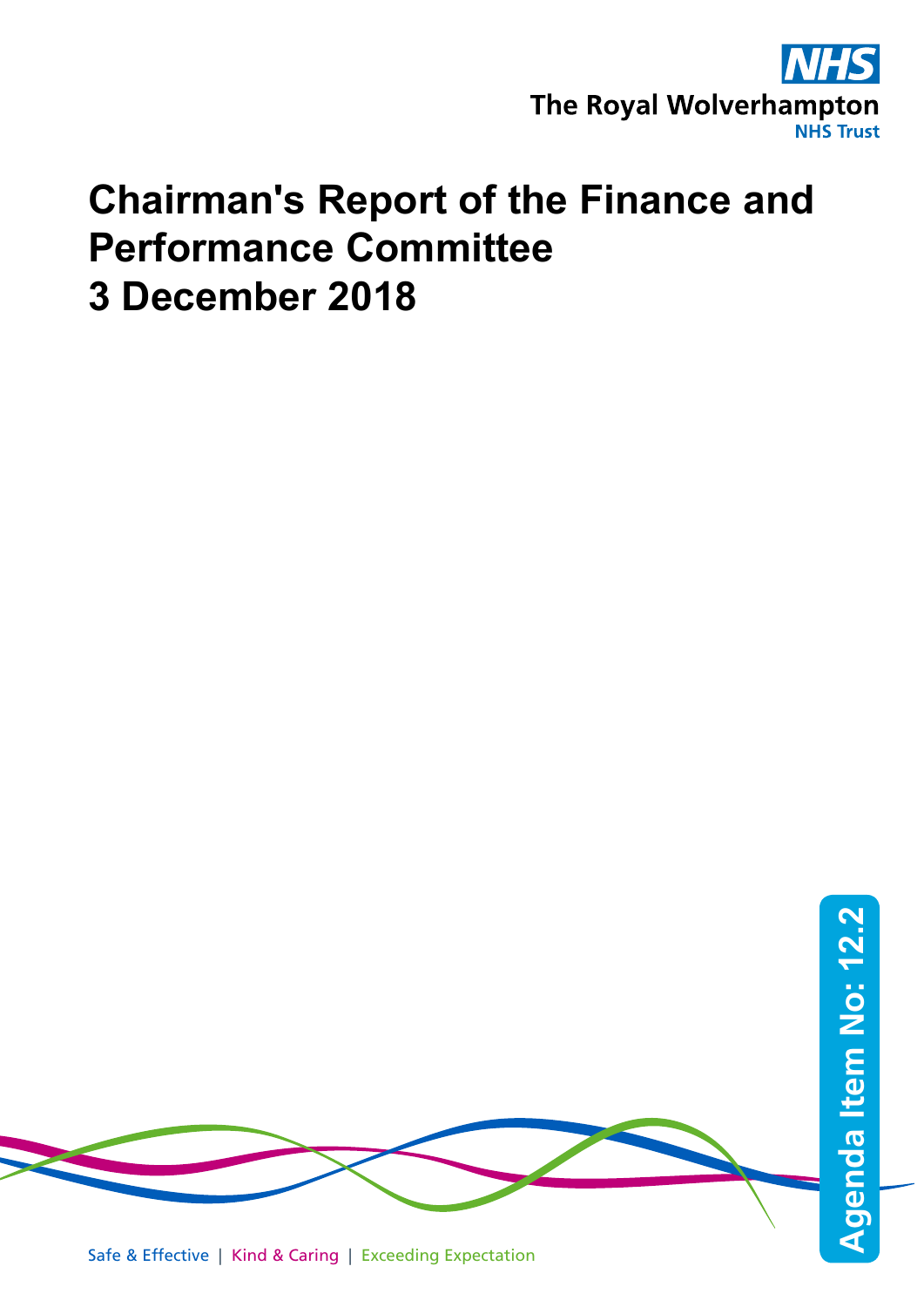## **ASSURANCE/ESCALATION Report of the Finance and Performance Committee**

| <b>PREPARED BY</b>         | Chairman of the Finance and Performance Committee                                                                           |   |  |
|----------------------------|-----------------------------------------------------------------------------------------------------------------------------|---|--|
| <b>DATE PREPARED</b>       | 21 <sup>st</sup> November 2018                                                                                              |   |  |
| <b>SUBJECT</b>             | Chairman's Summary Report                                                                                                   |   |  |
| <b>PURPOSE</b>             | To provide assurance to the Board in relation to all delegated responsibilities of the Finance and<br>Performance Committee |   |  |
| <b>STRATEGIC OBJECTIVE</b> |                                                                                                                             |   |  |
| <b>OVERVIEW OF</b>         | CQC STANDARDS (For Use of Resources)                                                                                        | X |  |
| <b>ASSURANCE</b>           | <b>NHSLA</b>                                                                                                                |   |  |
| <b>THEMES/INDICATORS</b>   | <b>OTHER REGULATORY STANDARDS - Statutory Financial Duties</b><br>X                                                         |   |  |
| <b>HIGHLIGHTED IN THE</b>  | NATIONAL GUIDANCE/NATIONAL AUDITS                                                                                           | x |  |
| <b>REPORT</b>              | <b>EXTERNAL REVIEWS</b>                                                                                                     | x |  |
|                            | <b>INTERNAL REVIEWS</b>                                                                                                     | x |  |
|                            | <b>CLINICAL OUTCOMES</b>                                                                                                    |   |  |
|                            | <b>TRENDS/RECURRENT THEMES</b>                                                                                              |   |  |
|                            | <b>CLINICAL EFFECTIVENESS</b>                                                                                               |   |  |
|                            | <b>BAF/RISK REGISTERS</b><br>x                                                                                              |   |  |

**1) Current report - Emerging issues for report (summarise issues or information impacting on the area/compliance/ indicator)**

| <b>Assurance</b>                    | Specific Item/issue                                                                                          | <b>Summary of Assurance (internal or External)</b>        |                                                                                                                | <b>Outcome</b>                      |
|-------------------------------------|--------------------------------------------------------------------------------------------------------------|-----------------------------------------------------------|----------------------------------------------------------------------------------------------------------------|-------------------------------------|
| Theme/In                            | <b>Reviewed</b>                                                                                              | Positive                                                  | Negative                                                                                                       | and any on-                         |
| dicator                             |                                                                                                              |                                                           |                                                                                                                | going risk                          |
|                                     | Cost Improvement<br>Programme (CIP)                                                                          | The Trust has identified an<br>element of vacancies that  | In month 7 the cumulative year to<br>date position is an achievement of                                        | <b>Initial risk is</b><br>rated red |
| Board Assurance Framework           | achievement.                                                                                                 | can be identified as<br>recurrent CIP                     | £5.92m against a plan of £10.62m.<br>Of the CIP delivered to date, there                                       | and remains<br>red.                 |
|                                     | In support of SR8 on<br>the BAF (that there<br>is a failure to deliver<br>the recurrent CIP).                | Continuing work to develop<br>PID pipeline                | is a £4.2m recurrent full year effect<br>and the forecast for the year is<br>£10.23m against the plan of £25m. |                                     |
|                                     |                                                                                                              | The Clinical Excellence<br>programme is well<br>supported | The non-delivery of recurrent and<br>cash releasing CIP continues to be<br>of concern                          |                                     |
|                                     | Mid Staffordshire<br>FT transaction.                                                                         | The Trust has received<br>payment for 2017/18             | An invoice for 2018/19 has been<br>raised and the Trust continues to<br>pursue payment.                        | Initial in<br>year score<br>amber.  |
| <b>Board Assurance</b><br>Framework | In support of SR9 on<br>the BAF (that the<br>underlying deficit in<br>the medium term is<br>not eliminated). |                                                           | This is being escalated.                                                                                       |                                     |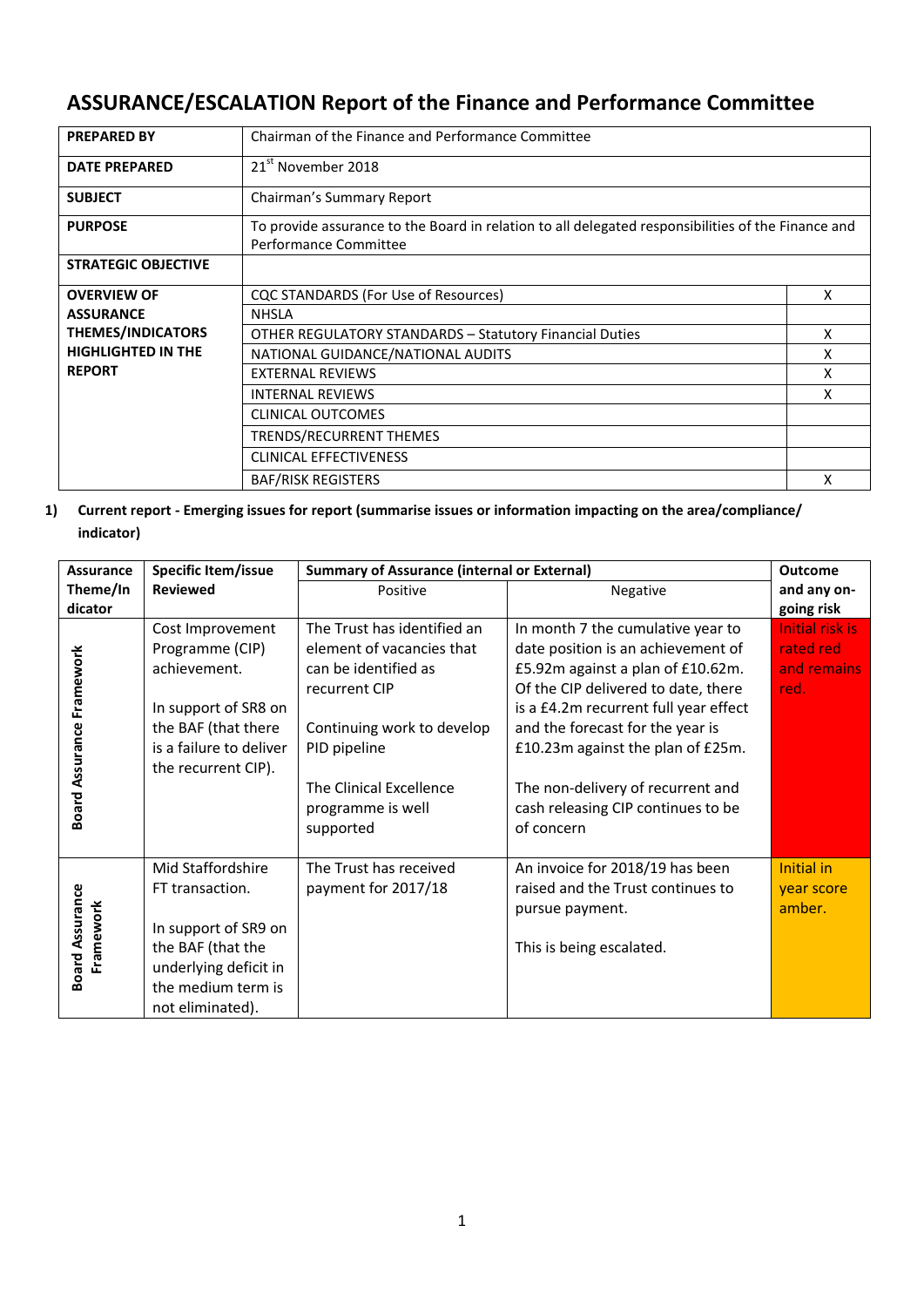| <b>Board Assurance Framework</b>    | Loss of Emergency<br>Admissions Income.<br>In support of SR9 on<br>the BAF                    | The Trust has agreed a<br>risk/gain share agreement<br>with Staffordshire and<br><b>Wolverhampton CCGs</b><br>including MRET (for<br>Wolverhampton access to<br>this is through the A&E<br>delivery board).                                                                                     | The Trust lost a significant amount<br>of income through its revised<br>pathways of care that appropriately<br>ensured the Trust did not admit<br>some patients. The estimated loss<br>of this revised pathway was £4.8M<br>in 2016/17.<br>The Trust has now re- submitted a<br>case for the Frailty/ambulatory care<br>unit to Wolverhampton CCG and<br>discussion continue | <b>Initial risk is</b><br>rated<br>amber and<br>remains<br>amber.                   |
|-------------------------------------|-----------------------------------------------------------------------------------------------|-------------------------------------------------------------------------------------------------------------------------------------------------------------------------------------------------------------------------------------------------------------------------------------------------|------------------------------------------------------------------------------------------------------------------------------------------------------------------------------------------------------------------------------------------------------------------------------------------------------------------------------------------------------------------------------|-------------------------------------------------------------------------------------|
| Board Assurance Framework           | Provider<br>Sustainability Fund<br>(PSF).<br>In support of SR9 on<br>the BAF.                 | The Trust did not achieve<br>its financial plan for M6                                                                                                                                                                                                                                          | The financial position and increased<br>CIP phasing for the year remains<br>extremely challenging.<br>The Trust did not achieve its ED<br>trajectory for Q2 and therefore did<br>not earn the PSF payment for that<br>element (30%).<br>The revised forecast year end<br>position indicates Q3 and Q4 PSF<br>(finance and A&E) will not be<br>achieved.                      | <b>Initial risk is</b><br>rated high<br>red and<br>remains<br>high red.             |
| <b>Board Assurance</b><br>Framework | Capital Programme.<br>SR11 on the BAF has<br>been de-escalated<br>to the Risk Register.       | The Trust has now received<br>confirmation that Stroke<br>and Pathology are funded<br>in the next wave of STP<br>capital but the Trust has a<br>process to comply with, to<br>access the funds. All<br>required information is<br>being collated.                                               | The Trust has submitted the<br>required business cases and is<br>working through the<br>questions/comments raised by NHS<br>Improvement. The Trust has not yet<br>received the cash.                                                                                                                                                                                         | <b>Initial risk is</b><br>rated high<br>amber and<br>altered to<br>medium<br>amber. |
| <b>Risk Register</b>                | Material<br>outstanding Invoice<br>with<br>Wolverhampton<br>CCG for £4.8m.                    | The Trust maintains its<br>position that it is providing<br>the right care for patients<br>but losing material monies<br>as a result and expects the<br>fixed cost/transitional costs<br>should be recognised.<br>The Trust is chasing a date<br>for the resolution of the<br>arbitration case. | This was raised again with NHS<br>Improvement on 24 <sup>th</sup> October<br>2017/<br>14 November/15 December<br>2017/8 <sup>th</sup> march 2018/14 <sup>th</sup> August<br>2018/20 <sup>th</sup> September 2018.<br>The Trust has kept the debtor in the<br>2017/18 accounts.                                                                                               | Initial risk is<br>rated<br>amber and<br>remains<br>amber.                          |
| Register<br>Risk                    | The cost of the<br>Agenda for Change<br>pay award is greater<br>than the funding<br>available | Central funding has been<br>identified to fund the<br>Agenda for Change pay<br>award.                                                                                                                                                                                                           | The calculation of the cost<br>compared to the funding shows a<br>£0.8m current deficit which will<br>increase as the vacancy rate is<br>reduced.                                                                                                                                                                                                                            | Initial risk is<br>rated as<br><b>Amber and</b><br>remains<br>Amber.                |
| <b>Additional Items:</b>            | See updated progress report                                                                   | Provide Details of further actions for mitigation of above issues/risks:                                                                                                                                                                                                                        |                                                                                                                                                                                                                                                                                                                                                                              |                                                                                     |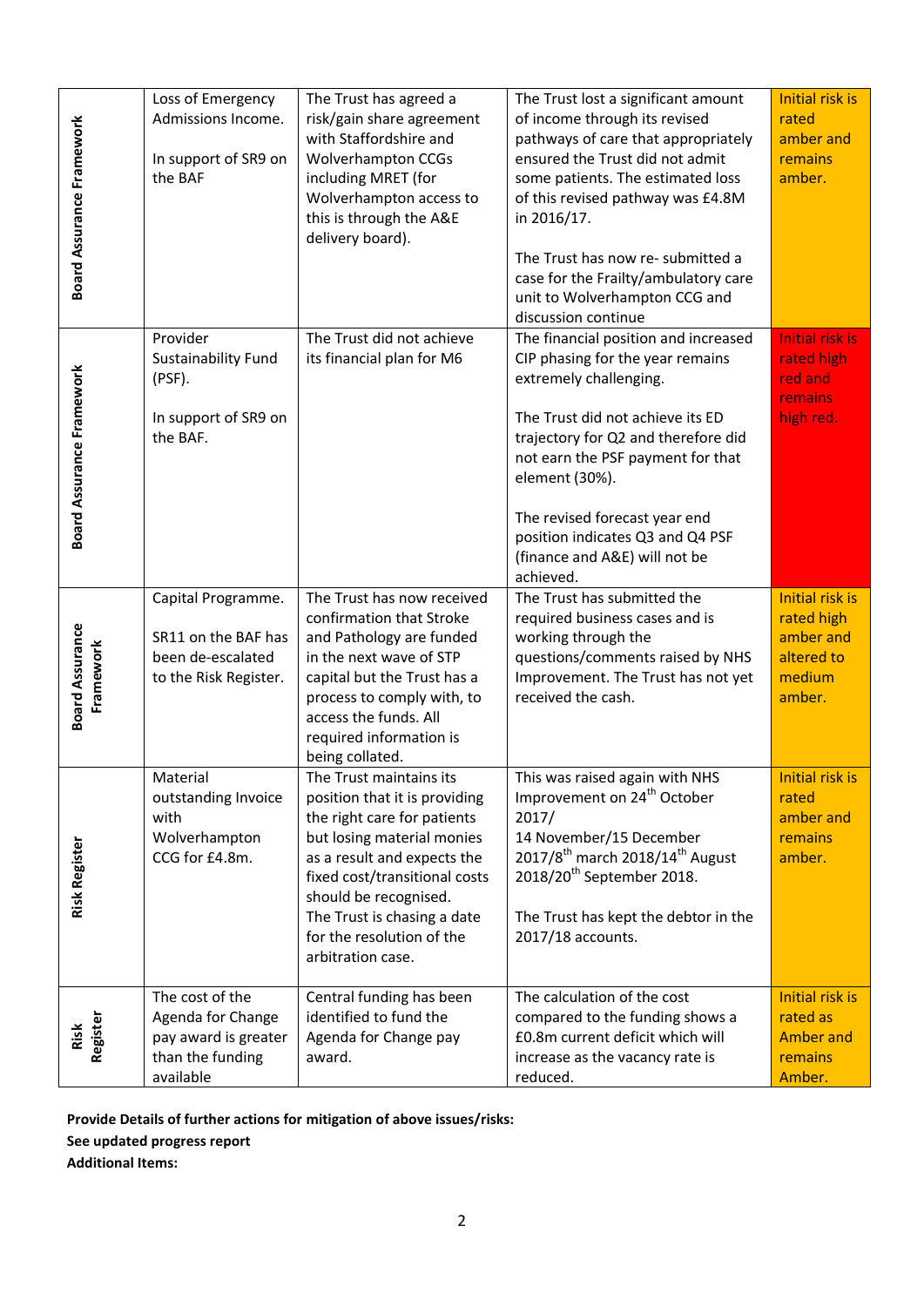| Specific item/Issue                                    | Lead            | Due Date                                                                                                                                     | Status <sup>*</sup> |
|--------------------------------------------------------|-----------------|----------------------------------------------------------------------------------------------------------------------------------------------|---------------------|
| The Committee will examine in more<br>detail:          |                 |                                                                                                                                              |                     |
| - Review of Primary Care Directorate                   | CFO/COO/DCOO    | July 2018 - Now Nov 2018 - Complete.                                                                                                         |                     |
| - Long Term Financial Model                            | <b>CFO/DCFO</b> | Nov 2018 following Forecast year End Work<br>- Presented but requires update following release<br>on national planning guidance in December. |                     |
| - Review of the Spell/FCE medicine<br>change in coding | CFO/COO         | Dec 2018                                                                                                                                     |                     |
| - Update on Radiology capacity                         | COO/DCOO        | Feb 2019                                                                                                                                     |                     |
| .                                                      |                 |                                                                                                                                              |                     |

**Status \***

| Action not yet | <b>Action In Progress</b> | Action in progress | <b>Action Completed</b> |
|----------------|---------------------------|--------------------|-------------------------|
| initiated      | but not on target or      | and on target      |                         |
|                | target has expired        |                    |                         |

## **2) Summary, conclusion and recommendations from meeting held on 21st November 2018:**

- a) The Committee discussed matters arising including a verbal update on the progress with overseas patients. It was noted that the Trust had received a visit from the national team and would be using software in the future that allowed early identification of potential overseas patients. The current in year forecast was that the Trust would be circa £40k below the previous year. **It was agreed that a written report be received on overseas patients next month.**
- b) The Committee discussed **the Trust Procurement Strategy**. The CIP performance was both above the phased position at Q2 and forecast to achieve more than the £1.15m target at year end. The Committee were concerned that the Trust had **dropped from 12th to 52nd** in the national procurement table as more metrics had been added. The Head of Procurement identified that the Trust performed well in price benchmarking but less well in the newly added metrics. He **was working closely with UHNM to align the analytics team with those at UHNM to improve the Trust's position**.

The Committee also noted that the replacement of a new ledger by the Trust offered opportunity for electronic interaction across the supply process and with suppliers.

The Committee discussed the appointment of a new national provider for NHS supplies and their proposed business model. **There was concern that the cost risk was proposed to be allocated to Trusts** whilst the delivery of savings to offset the costs was not guaranteed. There was a real possibility this could be a **cost pressure for the Trust in 2019/20**.

The **Committee also enquired about Brexit preparations** and the Procurement department was following the latest guidance from the Department of Health which included the completion of the EU Exit no deal tool.

- c) The Committee discussed **Division 3's performance** in order to understand the service, operational and financial risks. A presentation was made by the Deputy COO for Division 3 in which was raised:
	- That the Division had formed by combining some services from the medical and surgical division and with primary care
	- That **Primary Care were facing some workforce challenges** and the transition to the Trust view of a 'model GP practice' was taking longer than expected.
	- That **Radiology had capacity challenges with a shortfall in MRI and CT capacity**. This had been a particular focus of the Intensive Support Team for Cancer and work was underway on capacity and demand modelling. The Directorate believed there was opportunity to **procure temporary capacity in a more efficient manner**.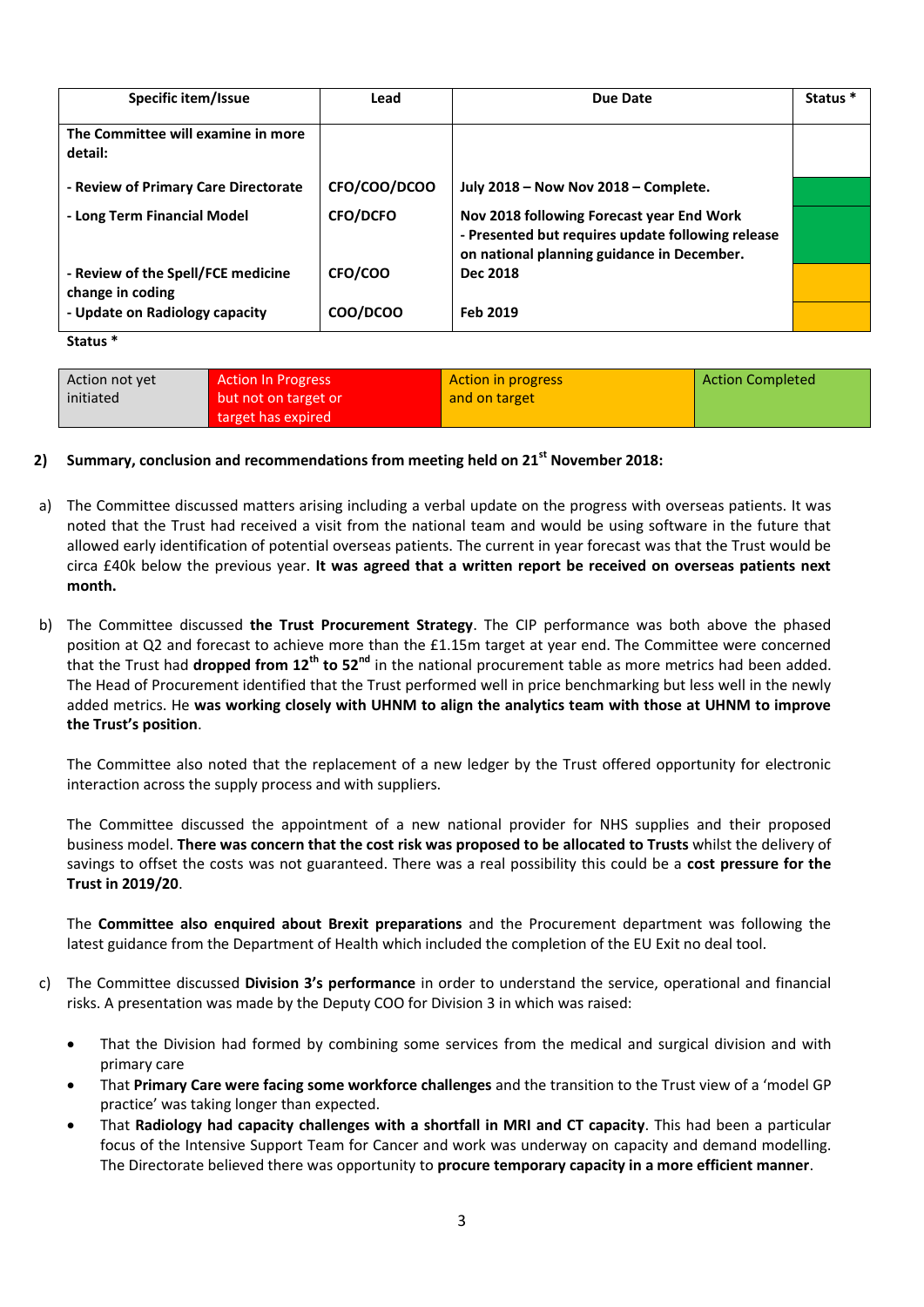- That **Community services were pursuing a transformation programme** given the demand for preventing acute admissions and working closer with primary care.
- That **Dermatology faced a number of service challenges** and there were ongoing discussions with other providers.
- That childrens' 0-19 services had reduced vacancies from 17 to 2.
- That therapies and pharmacy were standardising their service offerings.
- That the **Wolverhampton City Council were starting to discuss a more collaborative partnership** approach rather than tendering services.
- That **Rheumatology were producing a workforce** plan to address operational needs.

The Committee asked for an update on the Radiology challenges in February 2019.

## d) **The Committee discussed the BAF and noted:**

- A number of changes had been made.
- With regard to SR8 (that there is a failure to deliver the recurrent CIP) a bus**iness case was being presented to TMC and Trust Board proposing splitting the current team into CIP with a senior leader reporting to the COO and a CQI team** reporting to the Director of planning and performance management. This was to allow the Trust to have sufficient capacity to take quality improvement forward. FRB is also being reviewed to ensure that it is fit for purpose.
- With regard to SR9 (that the underlying deficit in the medium term is not eliminated) it was confirmed that the **Aligned Incentive Contract with Wolverhampton CCG had now been signed**. It was agreed therefore to close the reference to risk/gain share. The **Committee expressed concern that the Agenda for Change pay award was now £0.8m** and it was confirmed that this would likely increase as the Trust continues to recruit above the number of staff in post at the time of ESR download. **The Committee was further concerned at the partial assurance at the level of controls with junior medical staffing**.
- e) The Committee scrutinised the **Finance Report and Supplementary Finance Report for Month 7 and highlighted the following issues**:
	- The Trust is **behind the year to date financial plan at month 7 by £4.7m** of which £2.3m relates to nonachievement of the PSF.
	- Income in **October at £42m was the highest level the Trust has achieved** (even allowing for £0.5m year-end agreement from 2017/18) resulting in a cumulative favourable performance of £5.9m.
	- Despite this the in**-month actual was a loss of £0.3m** due to greater expenditure being incurred.
	- **Expenditure is adverse to plan by £9.4m predominantly due to pay expenditure exceeding the budget and unachieved CIP**.
	- The Trust is currently assuming non-achievement of PSF for Q3 and Q4.
	- A **new risk of funding for the additional work that would come to the Trust from Shrewsbury and Telford Hospital**s had been added to the risk register.
	- CIP and vacancy factor achievement remained a key concern. The in-month achievement of CIP was £2.18m against a plan of £3.14m and £5.92m achieved against a cumulative plan of £10.62m. Against a vacancy factor of £0.9m for the month £0.5m had been achieved.
	- At the end of the month the cash balance for the Trust was £8.1m which was £2m below plan.
	- The **Committee was concerned at the financial position and therefore asked for discussions on the forecast year end in the private section of the November Trust Board**.
- f) The Committee received **the Financial Recovery Board** report and noted:
	- That **NHS Improvement had not yet approved the continuation of the Deloitte contract**.
	- That at M7 the Trust was **predicting £10.23m against a target of £25m**. This was an increase of £1.79m on the M6 position.
	- Of the £10.23m only £4.04m was recurring.